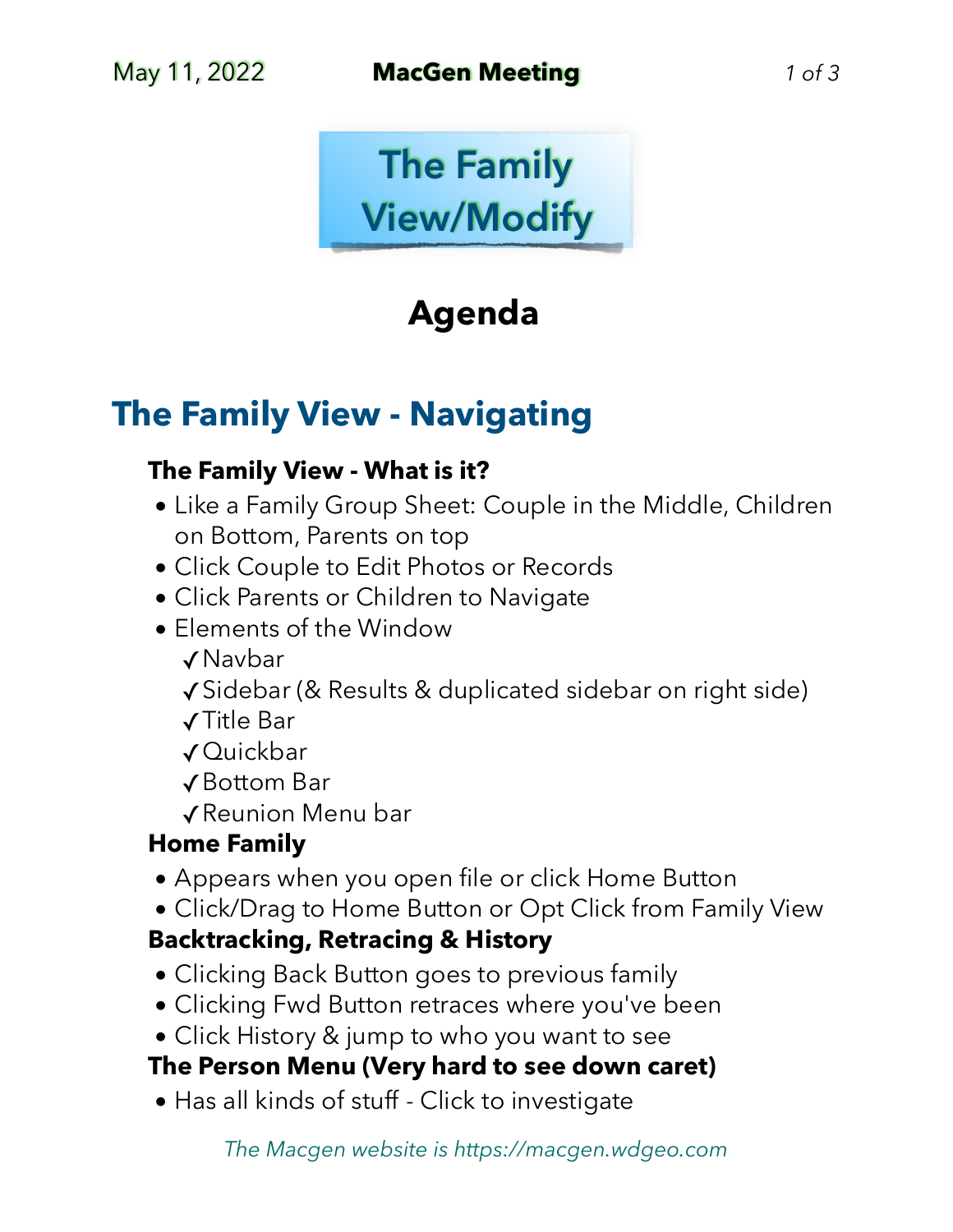• Help has links for all items

## **Resizing the Menu**

- Click/Drag any edge of the Reunion Window
- Click/Drag to Resize Results Window

## **The Title bar**

- Red (Close), Yellow (Minimize), Green (Zoom/Full Screen)
- Clicking Fwd Button retraces where you've been
- Click History & jump to who you want to see
- Left Hand Arrows
- Name of the FamilyFile
- Hide/Show Results Menu
- Name of Current Sidebar also menu button for sidebar

## **The Bottom Bar**

- Most important button in the program, the ?
- Family ID Number
- Share the Family View (Mail, Preview/Print, Clipboard)
- Previous, Home, Next, History
- Nbr of Marked People
- Buttons change depending on which Sidebar chosen

# **Family View Customizing**

## **1. Switching Between Views and Default Pictures**

- Click Reunion Icon to Select from several Family Views
- Click or type CMD 1, CMD 2, etc to select view or Click on 1
- Click Show Preferred Pictures to turn this Off/On
- Click Family View Pref (or REUNION, Pref, Family View)

## **2. Family View Preferences**

- Add/Remove/Duplicate Views Applies to all Families
- Choose which to modify (Children, Couple or Parents buttons, Misc)